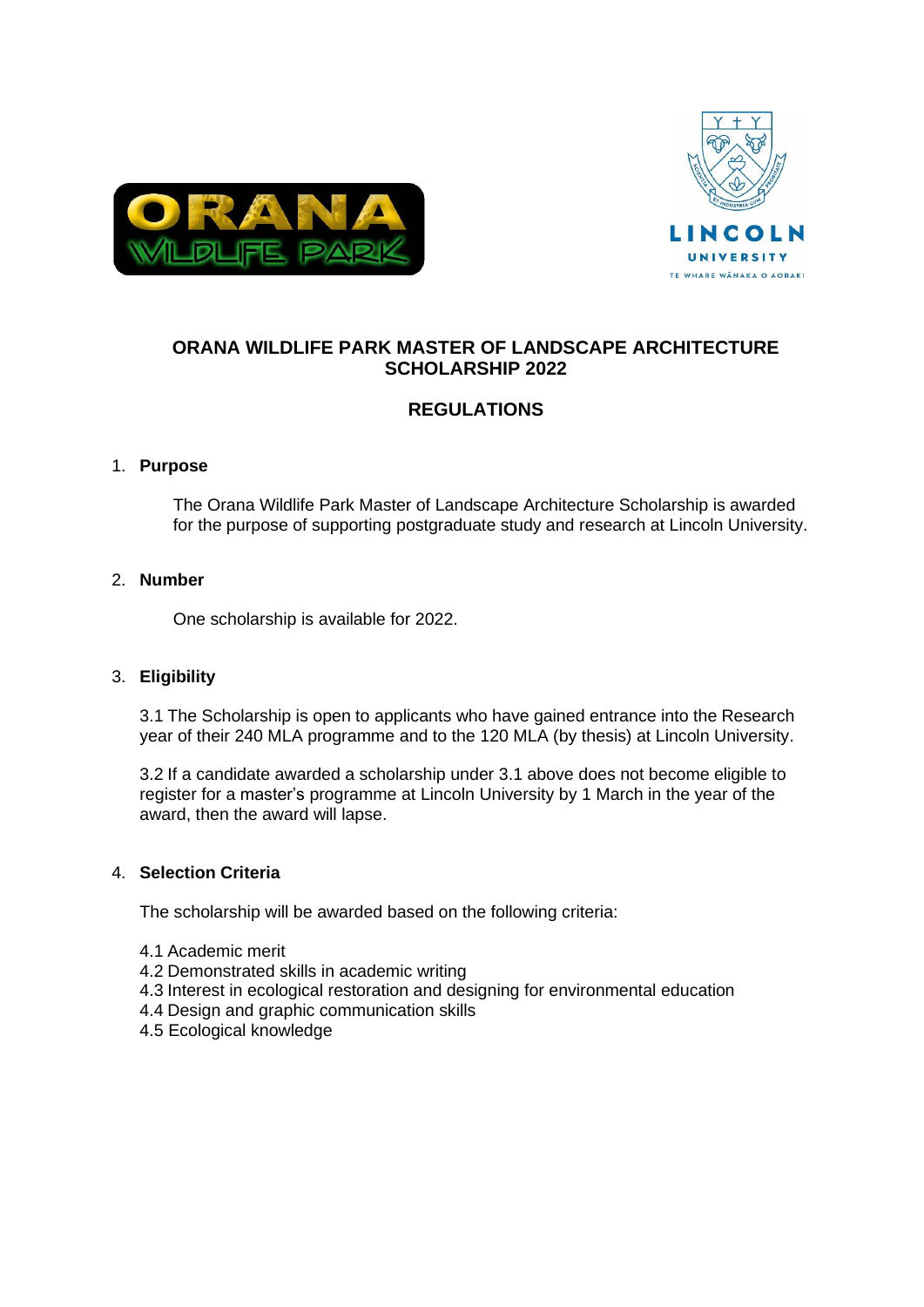#### **5 Selection Committee**

The scholarship shall be awarded by the School of Landscape Architecture on the recommendation of a Selection Committee which shall comprise:

- 5.1 Wendy McWilliam, Senior Lecturer, Faculty Environment, Society and Design, or nominee
- 5.2 A representative from the School of Landscape Architecture
- 5.3 A representative from the Orana Wildlife Park Trust.

# **6 Tenure**

The following conditions of tenure shall apply.

- 6.1 The scholarship shall be tenable for a maximum of one year from the commencement date of the tenure of the scholarship.
- 6.2 The tenure of the scholarship shall begin at the commencement of the Semester immediately following the award

# **7 Programme of Research**

During the tenure of the scholarship, the scholar shall be enrolled as a full-time student for the last year of the degree of 240 Master of Landscape Architecture or of the degree of 120 Master of Landscape Architecture (via thesis).

#### **8 Deferral of Study**

No deferment is available for this scholarship.

# **9 Payments**

The value of the scholarship is \$8,000.

- 9.1 If the student awarded the scholarship is in the 120 MLA programme via thesis, the amount will be credited to the scholar's tuition fee account on their registration in 2022. Any amount over that needed for tuition is available for the student to cover research expenses.
- 9.2 An additional \$2,000 (for 120 MLA (thesis) student) or \$500 (for 240 MLA (dissertation) student) is available from the School of Landscape Architecture to cover any additional research expenses.

# **10 Co-Tenure**

This scholarship shall be tenable with any other scholarship, bursary or award unless the conditions of the other award precludes it (i.e. another fees scholarship).